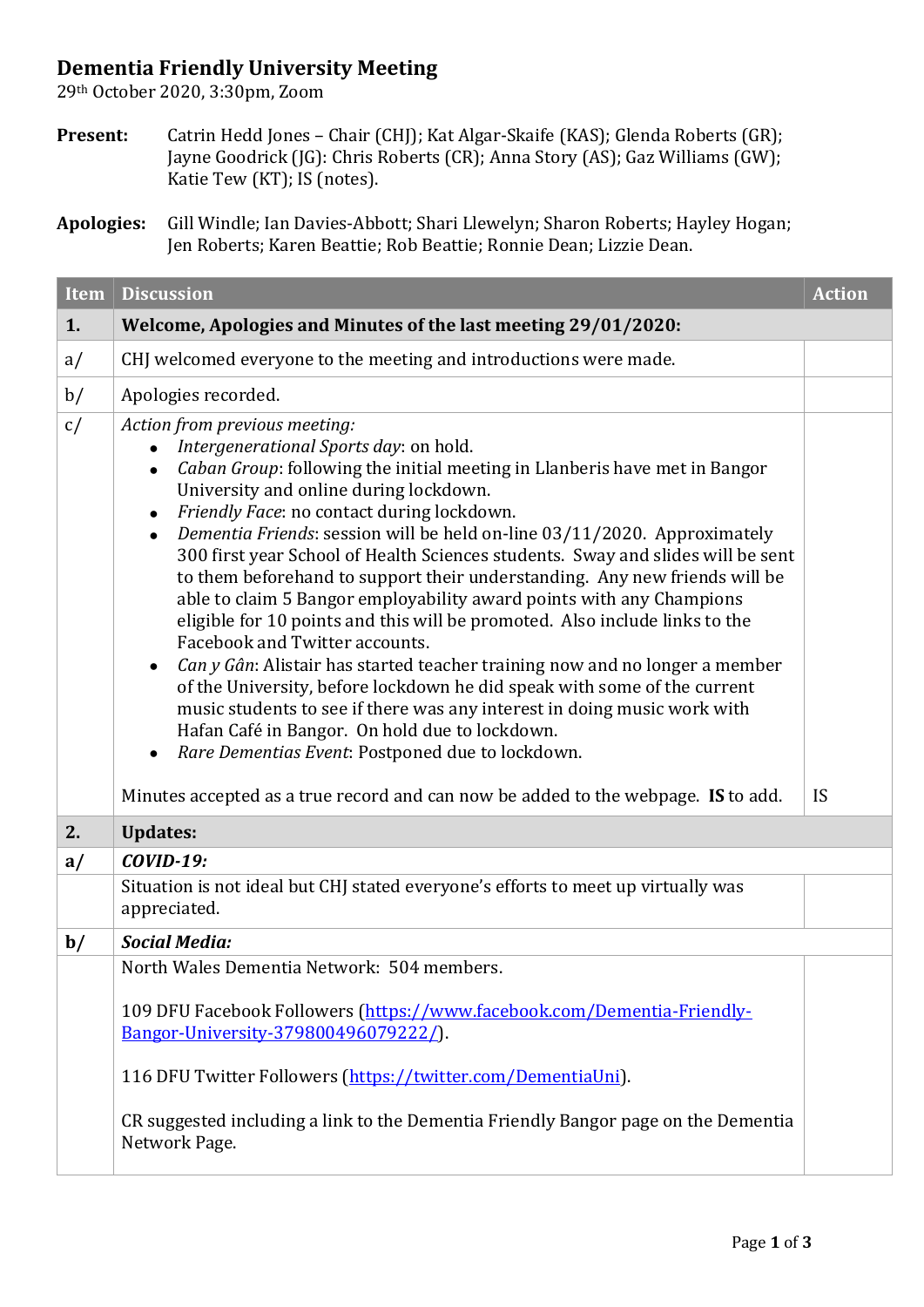| <b>Item</b> | <b>Discussion</b>                                                                                                                                                                                                                                                                                                                                                                                                                                                                                                                                                                                                                                                                                                                                                                                                                                                                                                                                                                                                                                                                                                                                                      | <b>Action</b>               |
|-------------|------------------------------------------------------------------------------------------------------------------------------------------------------------------------------------------------------------------------------------------------------------------------------------------------------------------------------------------------------------------------------------------------------------------------------------------------------------------------------------------------------------------------------------------------------------------------------------------------------------------------------------------------------------------------------------------------------------------------------------------------------------------------------------------------------------------------------------------------------------------------------------------------------------------------------------------------------------------------------------------------------------------------------------------------------------------------------------------------------------------------------------------------------------------------|-----------------------------|
|             | Discussion took place regarding increasing numbers. Suggested to link with<br>Dementia Friends, SU can help through their social media channels and Undeb<br>newsletter. Anything we want to advertise we can send photos and some text to SU.<br>Now we've lost our Student Representative we need more students to be part of the<br>Steering Group as a way of engaging more through the SU. We don't have a DFU<br>Instagram page, KT would be happy to share information on Instagram. KT advised<br>that the volunteers side run the social media accounts.<br>If we could get new student members on the steering group it's possible that they<br>might be able to support the social media relating to DFU. GW and KT can promote<br>this, would need a role description, two or three lines plus a picture. All responses<br>would go to GW and then a panel could be set up. GR, CR and JI to be included in the<br>panel. The student volunteers would probably be quite nervous, so the 'interview'<br>would be very informal. The Group were happy for the recruitment to be made<br>through the SU. CHJ to send role description text/picture to GW/KT. | <b>CHJ</b>                  |
| c/          | <b>PONTIO:</b>                                                                                                                                                                                                                                                                                                                                                                                                                                                                                                                                                                                                                                                                                                                                                                                                                                                                                                                                                                                                                                                                                                                                                         |                             |
|             | Audit: waiting for feedback from completed audit documents.                                                                                                                                                                                                                                                                                                                                                                                                                                                                                                                                                                                                                                                                                                                                                                                                                                                                                                                                                                                                                                                                                                            |                             |
|             | GW gave a short update regarding PONTIO in relation to the restructuring.                                                                                                                                                                                                                                                                                                                                                                                                                                                                                                                                                                                                                                                                                                                                                                                                                                                                                                                                                                                                                                                                                              |                             |
| d/          | <b>Students Union:</b>                                                                                                                                                                                                                                                                                                                                                                                                                                                                                                                                                                                                                                                                                                                                                                                                                                                                                                                                                                                                                                                                                                                                                 |                             |
| i.          | Have tried adapting projects so as not to lose contact with people in the community.                                                                                                                                                                                                                                                                                                                                                                                                                                                                                                                                                                                                                                                                                                                                                                                                                                                                                                                                                                                                                                                                                   |                             |
|             | PenPal Project: volunteers who would like to write letters to the local community,<br>writing letters in a hope it will be a constant communication. If this is something<br>anyone would like to get involved in, they're currently looking for the community to<br>get involved with. This could also continue after Covid-19.                                                                                                                                                                                                                                                                                                                                                                                                                                                                                                                                                                                                                                                                                                                                                                                                                                       |                             |
| ii.         | GenCon: currently on hold.                                                                                                                                                                                                                                                                                                                                                                                                                                                                                                                                                                                                                                                                                                                                                                                                                                                                                                                                                                                                                                                                                                                                             |                             |
| iii.        | Get There Together: A national initiative and AS gave an overview of the project.<br>Mirain had sent an e-mail regarding it to GW, something good for the students to get<br>involved with. SU have a film society who would be keen to be involved. CHJ will<br>forward on the flyer from Mirain to KT for forwarding on to the film society.                                                                                                                                                                                                                                                                                                                                                                                                                                                                                                                                                                                                                                                                                                                                                                                                                         | CHJ/KT                      |
| e/          | <b>Alzheimer's Society:</b>                                                                                                                                                                                                                                                                                                                                                                                                                                                                                                                                                                                                                                                                                                                                                                                                                                                                                                                                                                                                                                                                                                                                            |                             |
|             | CR/JG met with Kate Lee the new CEO, conversations over the Country on their<br>opinions on what things they think the Alzheimer's Society should start to<br>concentrate on. Discussed a few things that are going on.<br>Hayley offered to send an update to KAS, once received this can be added to the<br>minutes. Anything that would be of interest to Hayley should be forwarded on to<br>her.                                                                                                                                                                                                                                                                                                                                                                                                                                                                                                                                                                                                                                                                                                                                                                  | HH                          |
| 3.          | <b>Review Progress Against Action Plan:</b>                                                                                                                                                                                                                                                                                                                                                                                                                                                                                                                                                                                                                                                                                                                                                                                                                                                                                                                                                                                                                                                                                                                            |                             |
|             | Raise awareness within the University. Improving on-line presence.<br>Once next week's on-line session has been done, can look to see if it can be extended<br>further. Suggestion that the sessions should be recorded. Action for CHJ & KAS.<br>Show students videos of 'Friendly Face', 'Gobaith Mawr y Gwanwyn', so they can see<br>that people living with dementia are living life and aren't all in Nursing Homes. KT<br>will promote the videos on Instagram. CHJ to direct KT to the videos. The CADR<br>animation could also be added.                                                                                                                                                                                                                                                                                                                                                                                                                                                                                                                                                                                                                       | CHJ/KAS<br>KT<br><b>CHJ</b> |